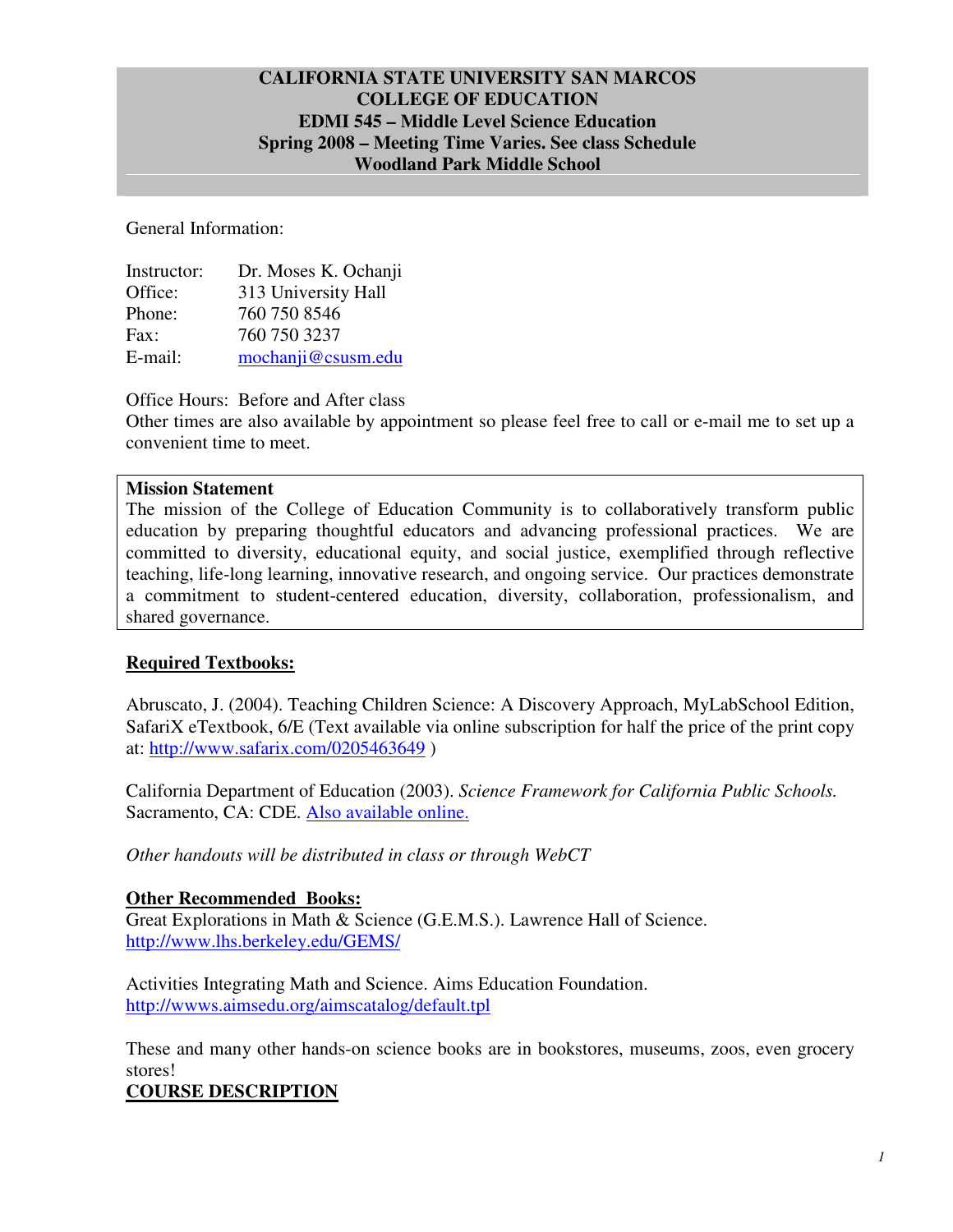This course focuses on developing an understanding of theory, methodology, and assessment of science in integrated and inclusive elementary and middle level classrooms. *This course is aligned with California's SB 2042 Standards* and it is designed to provide a comprehensive overview of the objectives, skills, concepts, experiments, materials, and methods necessary to teach science to elementary and middle school children. A series of team activities will provide you with first-hand experiences in these areas. This course focuses on instructional methods, techniques, materials, lesson planning, curriculum development, organization and assessment in science. The integration of curricular areas is addressed. Methods of cross-cultural language and academic development will be integrated into the course.

#### **Course Prerequisites:**

Admission to the Multiple Subject/CLAD Teacher Credential Program.

#### **COURSE OBJECTIVES**

By the end of this course, students should be able to:

- 1. Demonstrate proficiency with inquiry skills of observing, measuring, inferring, classifying, predicting, verifying predictions, hypothesizing, isolating variables, interpreting data, and experimenting.
- 2. Identify exemplary materials (curriculum kits, science programs, textbooks, equipment, technology, ancillary materials) appropriate for elementary school children.
- 3. Demonstrate knowledge and understanding of the California Science Framework, the California Science Content Standards, and the National Science Education Standards.
- 4. Demonstrate an understanding of the physical, earth and life science concepts included in the K-8 California Science Content Standards, and how to design lessons to teach the concepts.
- 5. Use the Learning Cycle model of instruction to teach science in a contemporary manner.
- 6. Use technology in elementary and middle school science teaching.
- 7. Demonstrate confidence in leading and performing investigations designed to teach science concepts, science process skills, and scientific attitudes.
- 8. Use authentic methods of assessment to evaluate student learning of science concepts and processes.
- 9. Design a middle school science-teaching mini-unit.
- 10. Practice strategies to include all students in science (linguistically and culturally diverse, students with disabilities and other students with special needs).

## **INFUSED COMPETENCIES**

#### **Authorization to Teach English Learners**

This credential program has been specifically designed to prepare teachers for the diversity of languages often encountered in California public school classrooms. The authorization to teach English learners is met through the infusion of content and experiences within the credential program, as well as additional coursework. Students successfully completing this program receive a credential with authorization to teach English learners.

(Approved by CCTC in SB 2042 Program Standards, August 02))

#### **Special Education**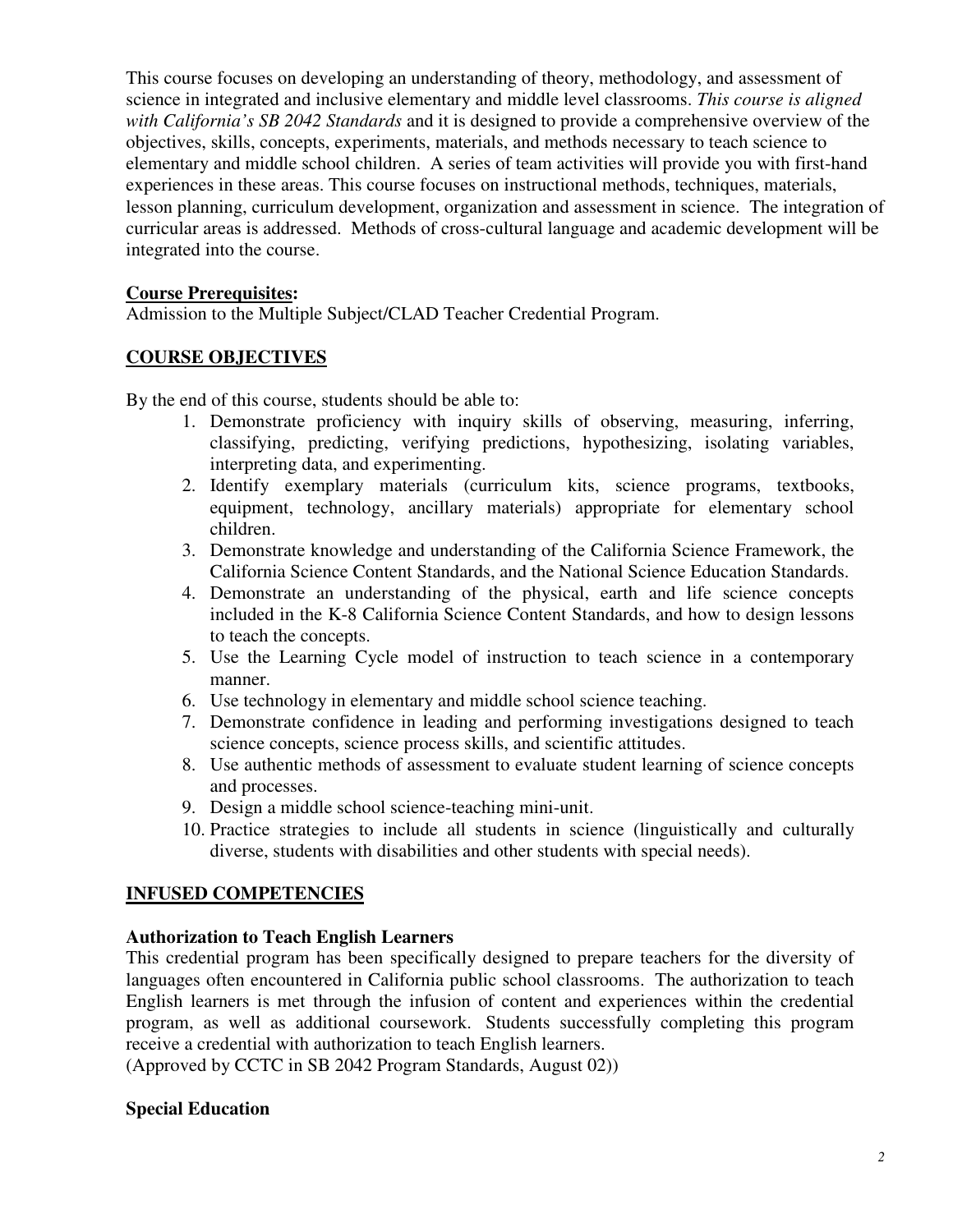Consistent with the intent to offer a seamless teaching credential in the College of Education, this course will demonstrate the collaborative infusion of special education competencies that reflect inclusive educational practices.

## **Technology**

This course infuses technology competencies to prepare candidates to use technologies, emphasizing their use in both teaching practice and student learning.

## **COURSE REQUIREMENTS**

#### **COE Attendance Policy**

Due to the dynamic and interactive nature of courses in the College of Education, all students are expected to attend all classes and participate actively. At a minimum, students must attend more than 80% of class time, or s/he may not receive a passing grade for the course at the discretion of the instructor. Individual instructors may adopt more stringent attendance requirements. Should the student have extenuating circumstances, s/he should contact the instructor as soon as possible.

For this class, each class session that you are absent from class drops your maximum final grade by one letter grade. If you are absent for one class session your highest possible score will be A-. If you are absent twice your highest possible score will be B+ etc. Late arrivals and early departures will affect your final grade as well. A make assignment will be available only for up to one class. This means that if you are absent twice and complete a make up assignment and earn full credit on this assignment, your maximum grade will be A-. If you are absent once and receive full credit on the make up assignment, you may receive no penalty on attendance. The makeup assignment applies ALL absences. Absences do not change assignment due dates.

#### **Writing**

In keeping with the All-University Writing Requirement, all courses must have a writing component of at least 2,500 words (approximately 10 pages), which can be administered in a variety of ways.

#### **Students with Disabilities Requiring Reasonable Accommodations**

Students are approved for services through the Disabled Student Services Office (DSS). This office is located in Craven Hall 5205, and can be contacted by phone at (760) 750-4905, or TTY (760) 750-4909. Students authorized by DSS to receive reasonable accommodations should meet with their instructor during office hours or, in order to ensure confidentiality, in a more private setting.

## **CSUSM Academic Honesty Policy**

"Students will be expected to adhere to standards of academic honesty and integrity, as outlined in the Student Academic Honesty Policy. All written work and oral assignments must be original work. All ideas/materials that are borrowed from other sources must have appropriate references to the original sources. Any quoted material should give credit to the source and be punctuated with quotation marks.

Students are responsible for honest completion of their work including examinations. There will be no tolerance for infractions. If you believe there has been an infraction by someone in the class, please bring it to the instructor's attention. The instructor reserves the right to discipline any student for academic dishonesty in accordance with the general rules and regulations of the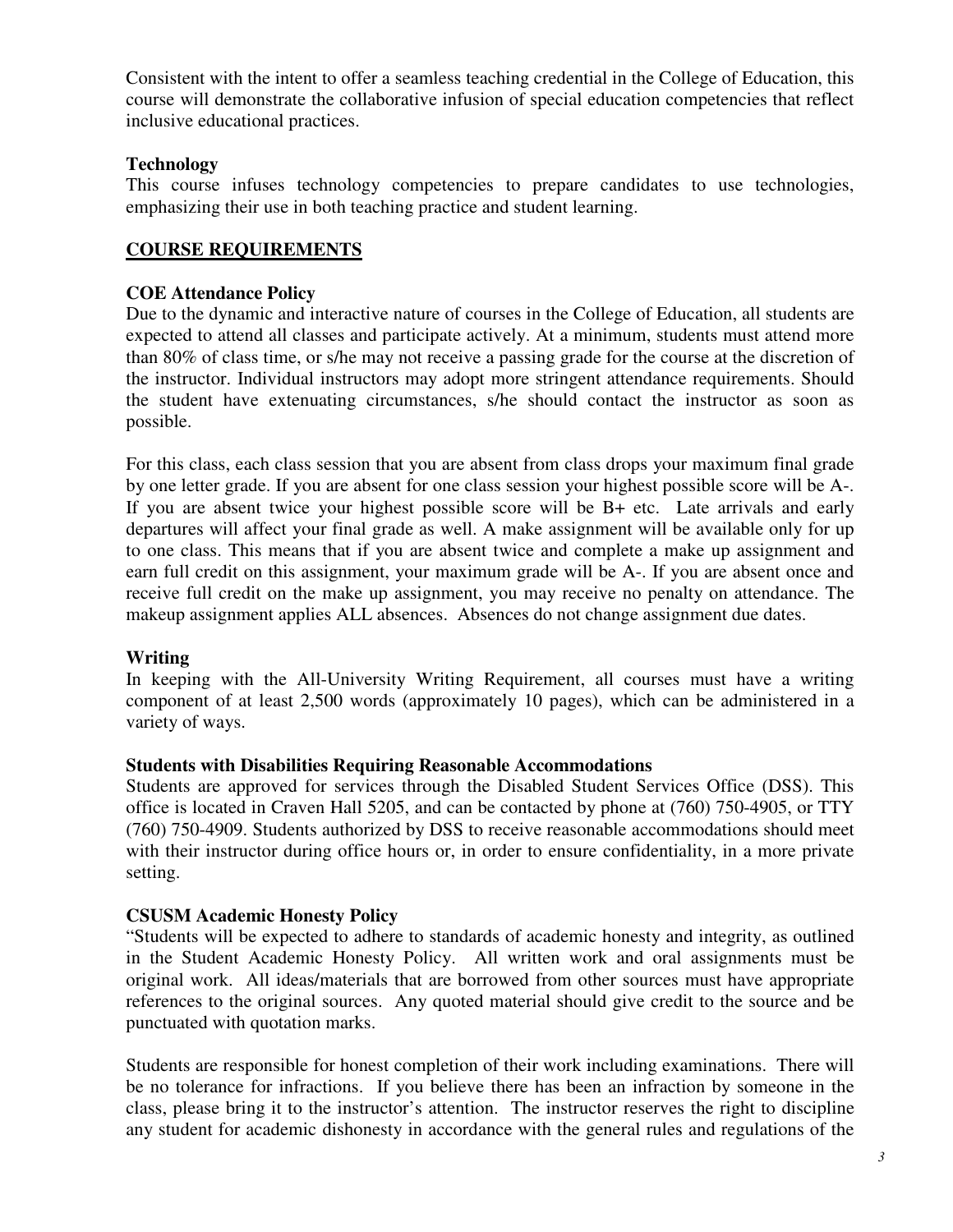university. Disciplinary action may include the lowering of grades and/or the assignment of a failing grade for an exam, assignment, or the class as a whole." In addition, all cases of academic dishonesty will be reported to the Dean of Students.

## **Plagiarism:**

As an educator, it is expected that each student will do his/her own work, and contribute equally to group projects and processes. Plagiarism or cheating is unacceptable under any circumstances. If you are in doubt about whether your work is paraphrased or plagiarized see the Plagiarism Prevention for Students website http://library.csusm.edu/plagiarism/index.html. If there are questions about academic honesty, please consult the University catalog.

## **TOPICS OUTLINE**

The Nature of Science The Learning Cycle Model of Teaching Learning Cycle Science Lesson Demonstrations Writing Objectives for Student Learning Writing Science Concept Definitions CA Science Content Standards Grades K-8 California Science Framework SDAIE Strategies in Science Infusing Writing Activities in Science Lessons Science Curriculum Kits and State Approved Texts Science Process Skills and Scientific Attitudes Current Issues in Science Education Infusing Technology into Science Teaching Authentic Assessments in Science Science Projects, Student Research, Science Fairs Safety in the Science Class Inclusion and Teaching Science to Students with Special Needs

## **COURSE ASSIGNMENTS AND LEARNING OUTCOMES**

- 1. Class Participation 10%
- 2. Reading Accountability Journal Entries (RAJEs)s 10%
- 3. Standards and Frameworks Task  $&$  Presentation 10%
- 4. Leadership on Hand-on science lesson (Group sizes to be determined) 20%
- 5. Science Fair Project and Presentation 20%
- 6. Science Teaching Unit and Presentation 20%
- 7. TPE reflection and response Via Task Stream 10%

Each student is responsible for ensuring that assignments are submitted correctly and on time. Late assignments will be penalized by a 10%-point reduction each day they are late. WebCT assignments not correctly posted do not count as submitted and will be subjected to the late assignment policy. Keep digital copies of all assignments for your Credential Program Electronic Portfolio and for your science notebook. You will not be assigned a course grade unless all the assignments are turned in.

## **CRITERIA FOR GRADING ASSIGNMENTS**

A 90-100%: Outstanding work on assignment, excellent syntheses of information and experiences, great insight and application, and excellent writing.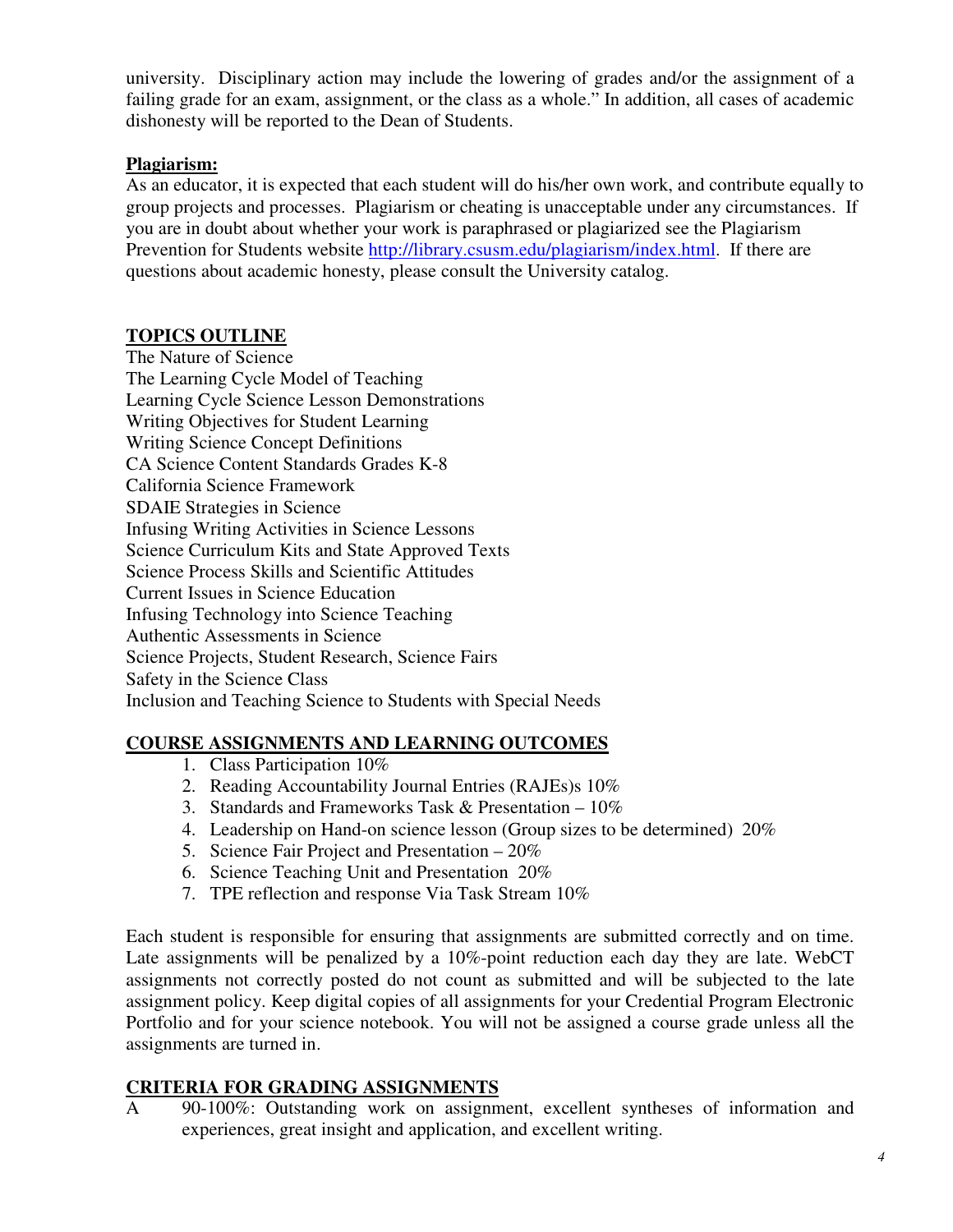- B 80-89%: Completion of assignment in good form with good syntheses and application of information and experiences; writing is good.
- C 70-79%: Completion of assignment, adequate effort, adequate synthesis of information, and application of information and experiences, writing is adequate.
- D 60-69%: Incomplete assignment, inadequate effort and synthesis of information, writing is less than adequate.

Grades will be determined by points earned:

 $A = 93-100$   $C+ = 77-79$ <br> $A- = 90-92$   $C = 73-76$  $A = 90-92$  $B+=87-89$  C- = 70-72  $B = 83-86$   $D = 60-69$  $B = 80-82$   $F = 0-59$ 

#### **ASSIGNMENT DESCRIPTIONS**

## **1. Participation - 10 points**

Due to the dynamic and interactive nature of this course each student is expected to attend all classes and participate actively. Students will engage in active learning each class session, and will be expected to actively participate. In addition to loosing points for absence, you may loose points for lack of participation based on the following criteria:

- Do you participate in class discussions productively, sharing your knowledge and understandings?
- Do you interact productively with your peers, taking on a variety of roles (leader, follower, etc.)?
- Do you contribute appropriately to group work—do you "do your share"?
- Are you able to accept others' opinions?
- Are you supportive of others' ideas?
- Do you support your peers during their presentations?
- Can you monitor and adjust your participation to allow for others' ideas as well as your own to be heard?

#### **2. Reading Accountability Journal Entries (RAJEs) - 10 points See class schedule for due dates**

The assigned readings provide an important foundation for your increasing understanding of science content and how to effectively teach science. To aid you in remembering the readings, and assist you with meaningful class participation, you are asked to respond to the reading assignment by coming to class with a 1-2 page concept map entry in your Reading Accountability Journal. (You will need to purchase a notebook). Reading accountability journals will be due at the beginning of class time on the assigned dates. Be sure to always bring the notebook to each class session. You will only receive full points if journal entries are completed by the date indicated in the schedule.

Reading chapters from the course text, *Teaching Children Science*: *A Discovery Approach,* will be designated for each class meeting (see class schedule for chapter assignment). You will read these chapters and develop an in-depth understanding of its contents. For the chosen chapters you will prepare a concept map (10-15 concepts with linking words), using correct **concept mapping procedures**. This will be done either by hand in your notebooks or by inspiration software on your computer. You will however need to bring a printed hard copy to each class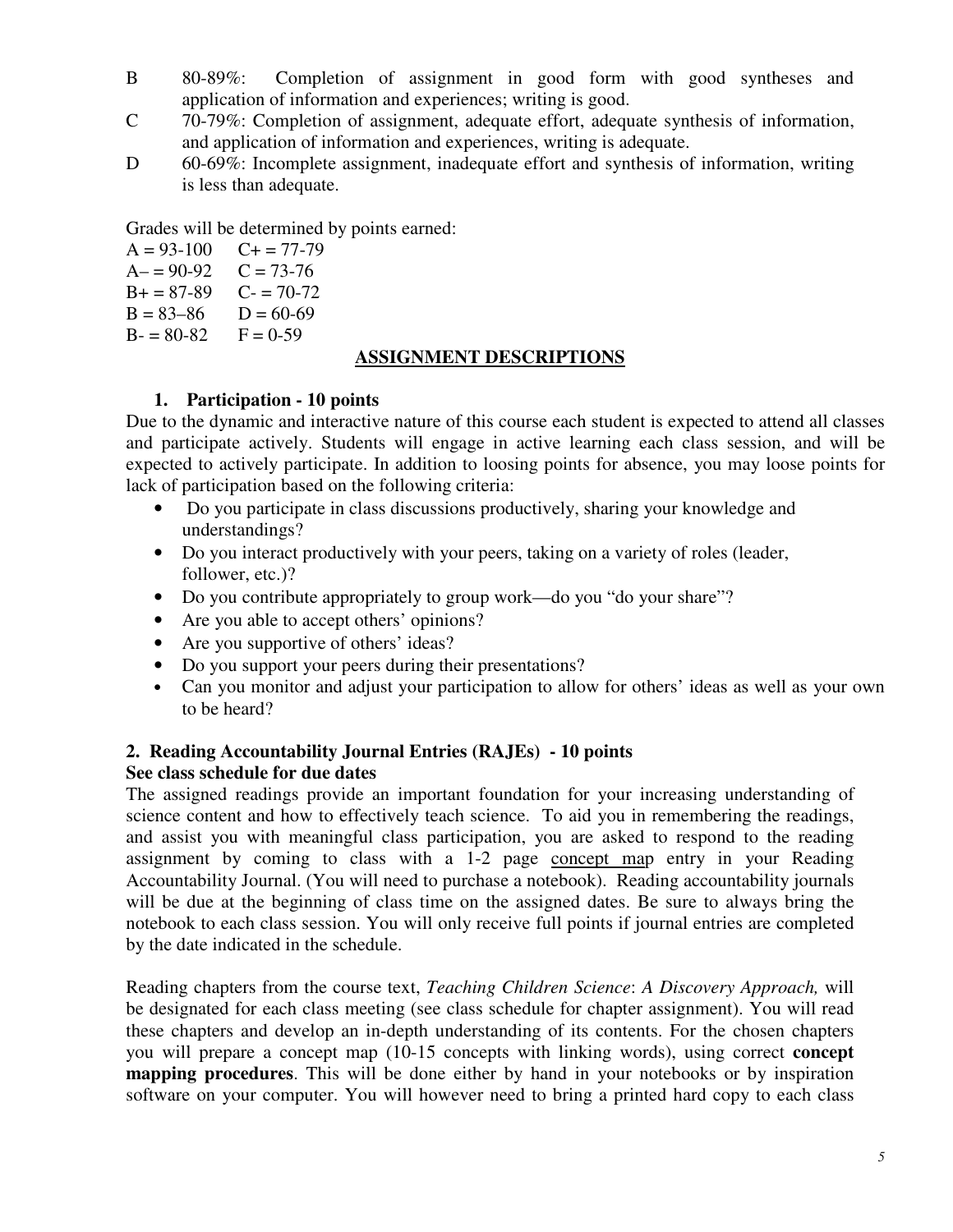when they are due. Put your name, chapter and date when the reading was assigned at the top of each page.

## **3. California Science Framework and Standards Assignment Tasks – 10 points**

Spirit of the assignment: to read a portion of the California Science Framework and the Standard for a particular grade. You will write your individual response to the readings. Then you will work with your grade level team to prepare and do a presentation to the class. It's important that you do the reading and the write-ups BEFORE you meet with your team.

#### **3a. Task I: Framework summary response I 2 points**

- Read the first part of the California Science Framework, up to page 20. This includes Board Policy, the Introduction and Chapters One and Two.
- Think about the reading holistically.
- Write about a page, in your own words, that answers these questions: What do you think are the most important ideas addressed in the reading? Were there any ideas in the reading which were very new to you, or which disagreed with something you thought?

#### **3b. Task II: Grade level Science standard response I 6 points**

- Using the standard for your chosen grade, pick a line item from physical science, life science, and earth science. For each one, come up with a brief description of an activity that children in that grade can do that also addresses one of the Investigation and Experimentation standards for the grade.
- You should end up with three sections, each of which includes a content line (physical, life, or earth science), an Investigation and Experimentation line, and a one or two sentence description of an activity that combines the two. The whole thing should be about a page.
- See example next page.

#### **3c. Task III: Team preparation and presentation T 2 points You will be given 30-40 minutes of class time to work with your team.**

- Get together with your team. Look at the activities that everyone wrote up for Assignment 2b. Choose one.
- As a team, write up a lesson plan for the activity (with objectives, assessment, and a brief description of the activity}. Put it on chart paper or an overhead transparency so it can be easily presented to the class. Make sure you quote the line from the standard on which your lesson plan is based.
- As a team, come up with a brief overview of the Science Standard for your grade. Don't try to give us every single line of the standard. Summarize it in such a way that we see generally what students are supposed to learn in physical, earth, and life science and in investigation and experimentation in that grade.
- In 8 minutes or less, present your lesson plan and standards choices. Be prepared to explain why your lesson plan represents really good science for kids.
- Your grade for this assignment will be based on the content and quality of your presentation, and on the level of collaboration of the group.

#### **Sample response to Assignment 3b**.

Grade Four

Physical Science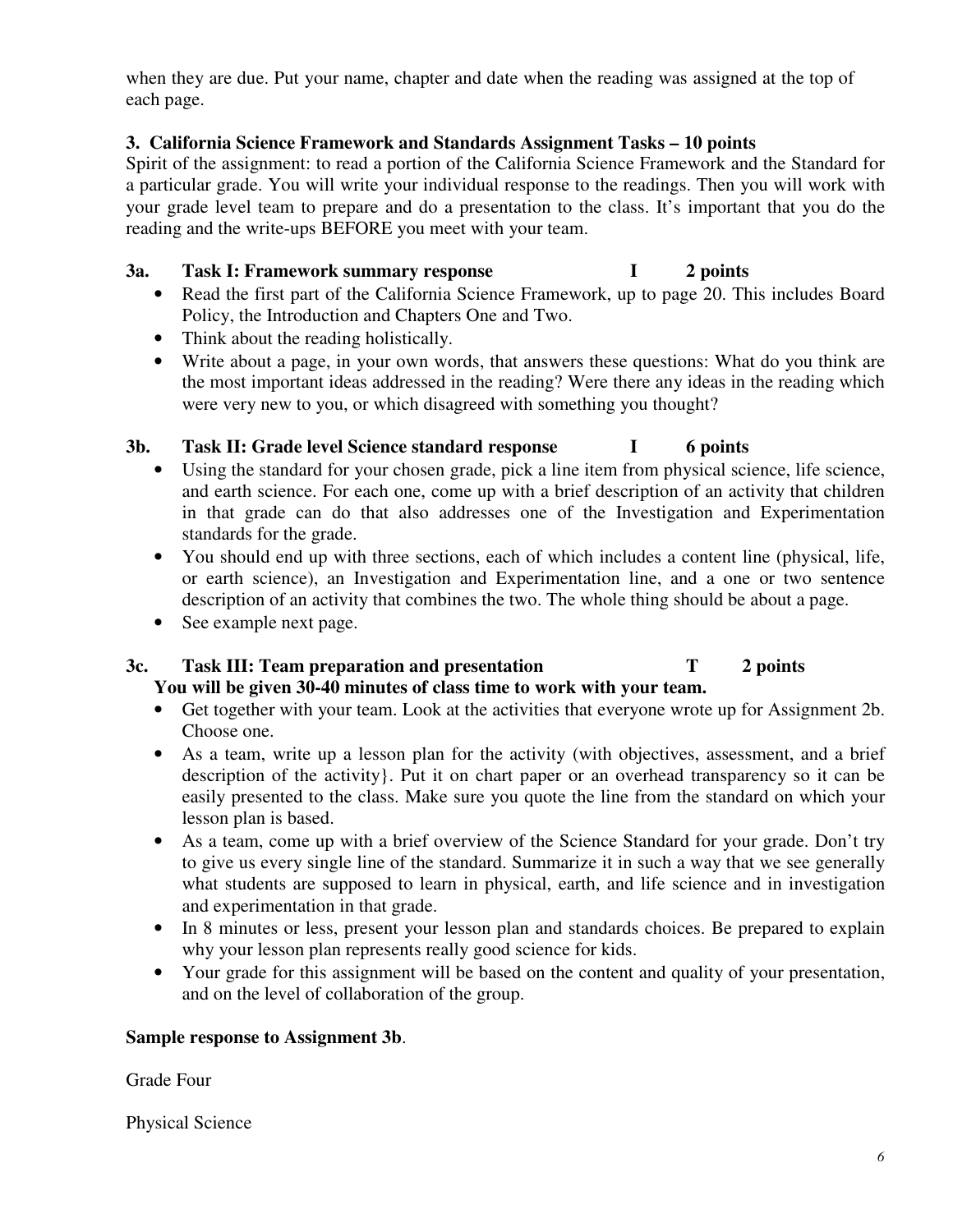1. b. Students know how to build a simple compass and use it to detect magnetic effects, including the Earth's magnetic field

#### Investigation and Experimentation

6. f Follow a set of written instructions for a scientific investigation.

#### Activity

Following directions from the Internet, the students will work in partner pairs to build compasses, using paper cups, thread, a needle and a magnet. They will observe and record the action of the compass indoors and outdoors, and in proximity to various objects.

#### Life Science

2. c. Students know decomposers; including many fungi, insects, and microorganisms, recycle matter from dead plants and animals.

Investigation and Experimentation

6. c. Formulate and justify predictions based on cause-and-effect relationships.

Activity

The students will predict the growth of mold on bread that has no preservatives. They will observe and record the progress of the mold in various circumstances (if the bread is left in the open air, if the bread is in a closed sandwich bag, etc.)

#### Earth Science

5.c. Students know moving water erodes landforms, reshaping the land by taking it away from some places and depositing it as pebbles, sand, silt, and mud in other places (weathering, transport, and deposition).

#### Investigation and Experimentation

6. b. Measure and estimate the weight, length, or volume of objects.

#### Activity

In groups of four, students will create landforms (using common dirt) on cookie sheets. They will add measured amounts of water to their landforms, and will collect and measure the dirt that runs off.

#### **4. Hands-On Science Lesson Presentation** –*20 Points - Due on assigned day for the lesson*

Spirit of the Assignment: to develop and teach a particular kind of a science inquiry lesson that teaches both science thought processes and science content.

You will work in groups of two or three to lead a science lesson based on the Learning Cycle Model of Instruction. You will prepare and teach this lesson to your classmates. Each team will be allocated a maximum of 30 minutes of class time to teach their lesson. Use activities from the textbook, Internet sites or other science resources. The team should teach the lesson as you would to middle school students. However do not ask your colleagues to act as elementary kids.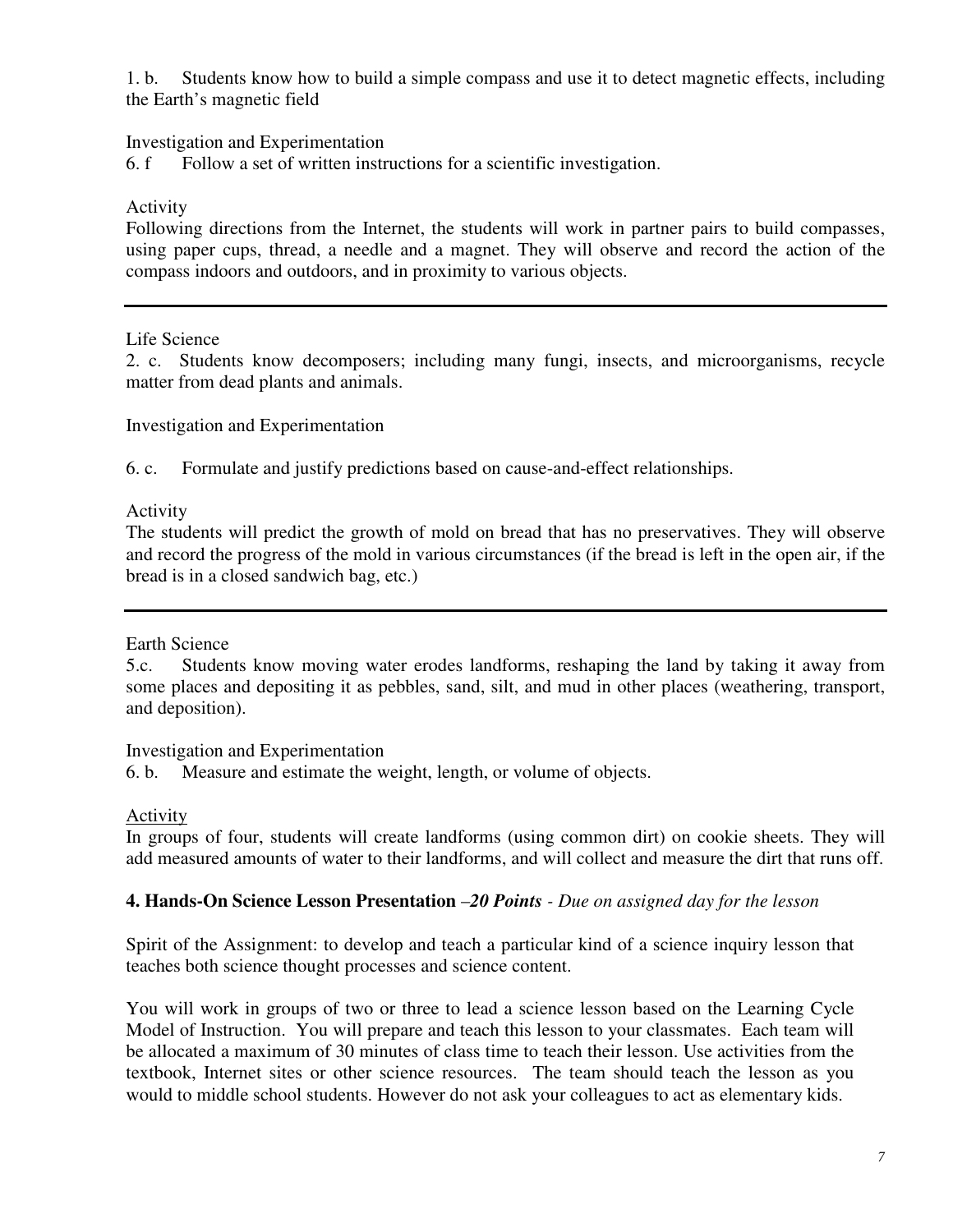Each group will be assigned a specific grade level for which you will plan and teach the lesson. This will determine the grade level and California Science Standard your lessons will cover. The group will work together reviewing each other's lesson ideas, sharing resources, and making sure each member presents a different part of the lesson. Collaboration between group members is essential to divide up the work, and support each other.

The lessons should include hands-on lessons, and should emphasize particular science concepts. The Exploration and Application phases of the Learning Cycle require different hands-on science activities using manipulatives. **Begin Exploration with students making PREDICTIONS**. Hands-on activities are NOT reading or completing worksheets (though they may require students to read something or complete lab observation sheets). You should take the activities "off of paper" and require students to use the science process skills with science manipulatives. **You need to know and demonstrate the stages of the Learning Cycle, or you will not be given credit for your lesson.**

Be sure you understand the concepts you are emphasizing, and that you can explain them. The lessons should be developmentally appropriate for 6-8 grade students, and should follow the NSTA Safety Guidelines. **Begin the lesson by writing essential questions about the lesson on the board, for students to consider during the lesson.** These questions should be **higher level questions** (analysis, synthesis or evaluation level) according to Bloom's Taxonomy. Make sure that you include the **3 stages of the Learning Cycle**. **Begin the lesson with students writing their predictions about the outcomes of the activity**. Make sure that science content background and applications to everyday life are addressed. You need to **EXPLAIN** Strategies for English language learners and adaptations for students with disabilities.

Prepare a PowerPoint Presentation to use in your lesson. The presentation should include a detailed explanation of the science content, as well as a list and definitions of science concepts important to the lesson. Additionally, include a list of at least 5 web sites (with short descriptions) that address the science topic and concepts through simulations, graphics and movies. You should have links to these web sites and show examples during the lesson.

## **Science Lesson Handout**

- Prepare a handout which includes the information under Lesson Plan Format, making sure you include:
	- o team members' names at the top
	- o references at the bottom.

After teaching the lesson in class, you should each complete the peer evaluation and reflection form *(form provided separately)*. The reflection should include strengths, weaknesses, and recommendations for improvement. Each person should turn in the reflection at the next class session, along with a copy of your Peer Evaluation form.

IMPORTANT NOTE: At least **three full days PRIOR to your team's presentation**, email your complete lesson plan and your PowerPoint Presentation to the instructor for review. Include your cohort and the date you will present to the class. After I have approved these, you should post a copy of the lesson plan on WebCT for access by your classmates. After your presentation (by the next class), turn in your **Reflection and your Peer Evaluation Form**.

## **Lesson Plan Format**

**Lesson Title**: What is the title of your lesson?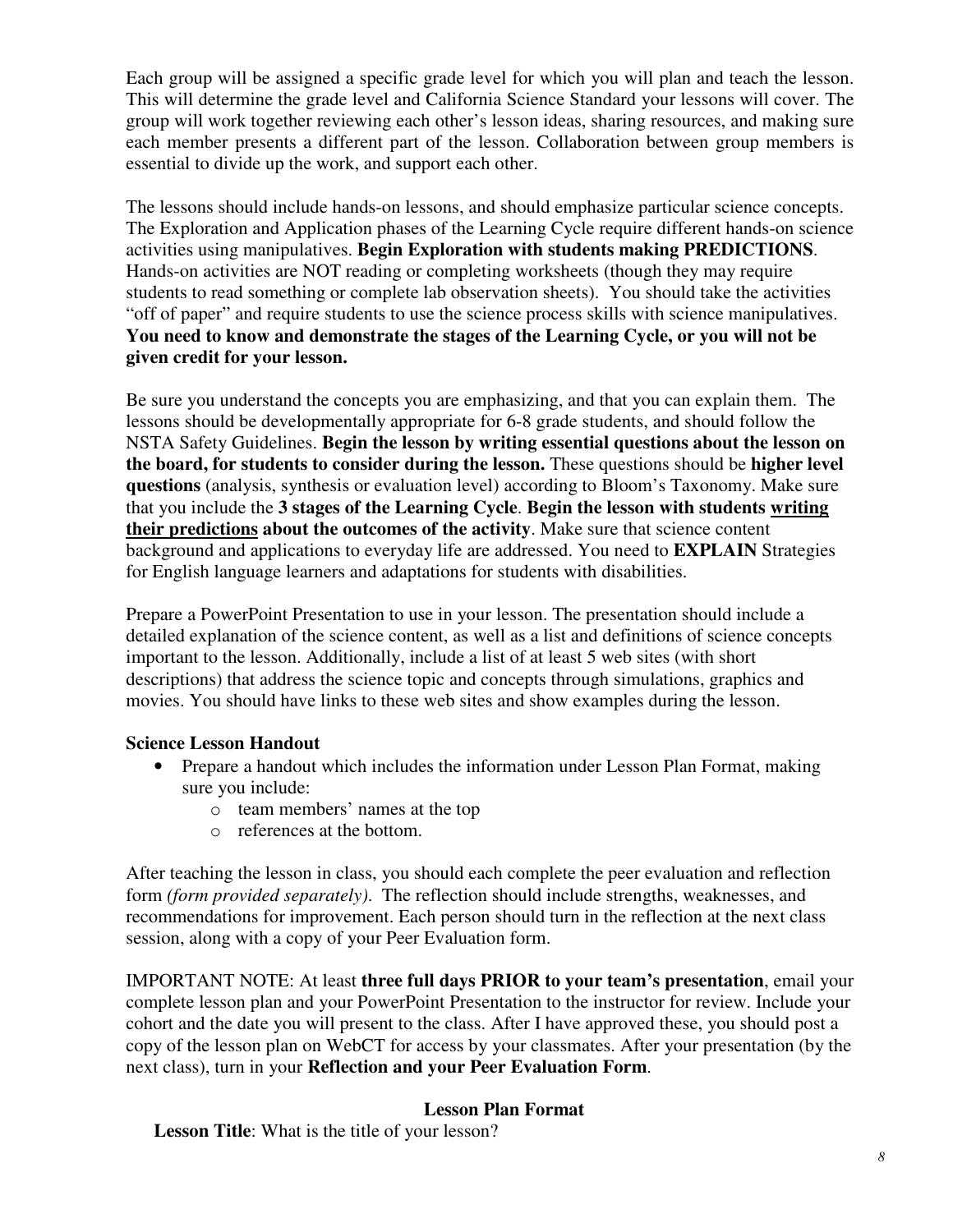**Grade Level**: What is the grade level?

**Student Groupings**: How will you group students for instruction?

**Materials/Resources/Technology:** What does the teacher need? What do the students need?

**California Science Content Standard(s):** What standards are addressed? Include at least one science area (life science, physical science, or earth science) standard and one investigation standard.

Lesson Objective(s): What do you want students to be able to do? Write in complete sentences. Use an action verb and explain how students will demonstrate their new knowledge and understanding. "The students will  $\ddot{\hspace{1cm}}$ 

**Science Concept(s):** What are you trying to teach (one paragraph)? Do not say "The students will  $\cdots$  (That is an objective, not a concept.)

**Essential Questions** (higher level; see Bloom's taxonomy): What are your essential question(s) for this concept? What leads to the big idea?

**Assessment**: How will your students demonstrate that they have met the objective? What evidence demonstrates that they have achieved the objective?

**Criteria for Assessment:** What criteria will you use to grade the assessment? How will you know if someone has successfully completed the assessment?

## **The Learning Cycle**

- a. Exploration (Begin with students making predictions.)
- b. Concept Invention
- c. Concept Application

**Be sure to e**xplain the procedures for each of the three phases. Include what the teacher will do and what the students will do.

#### **Accommodations/Adaptations/Applications:**

- $\triangleright$  Strategies for English language learners and explanations (5)
- $\triangleright$  Adaptations for students with disabilities and explanations (5)
- $\triangleright$  Applications to everyday life and explanations (5)

**Science Content Background:** 1-2 page summary of the content background

**Web Sites**: 5 interactive relevant web sites with descriptions

**References:** Title, author, publisher, year

#### **5. Science Exploratorium/ Science Fair Presentation – 20 Points**

Develop an inquiry activity that uses a discrepant event appropriate for  $6<sup>th</sup>$  grade students. You will work in groups as assigned in class.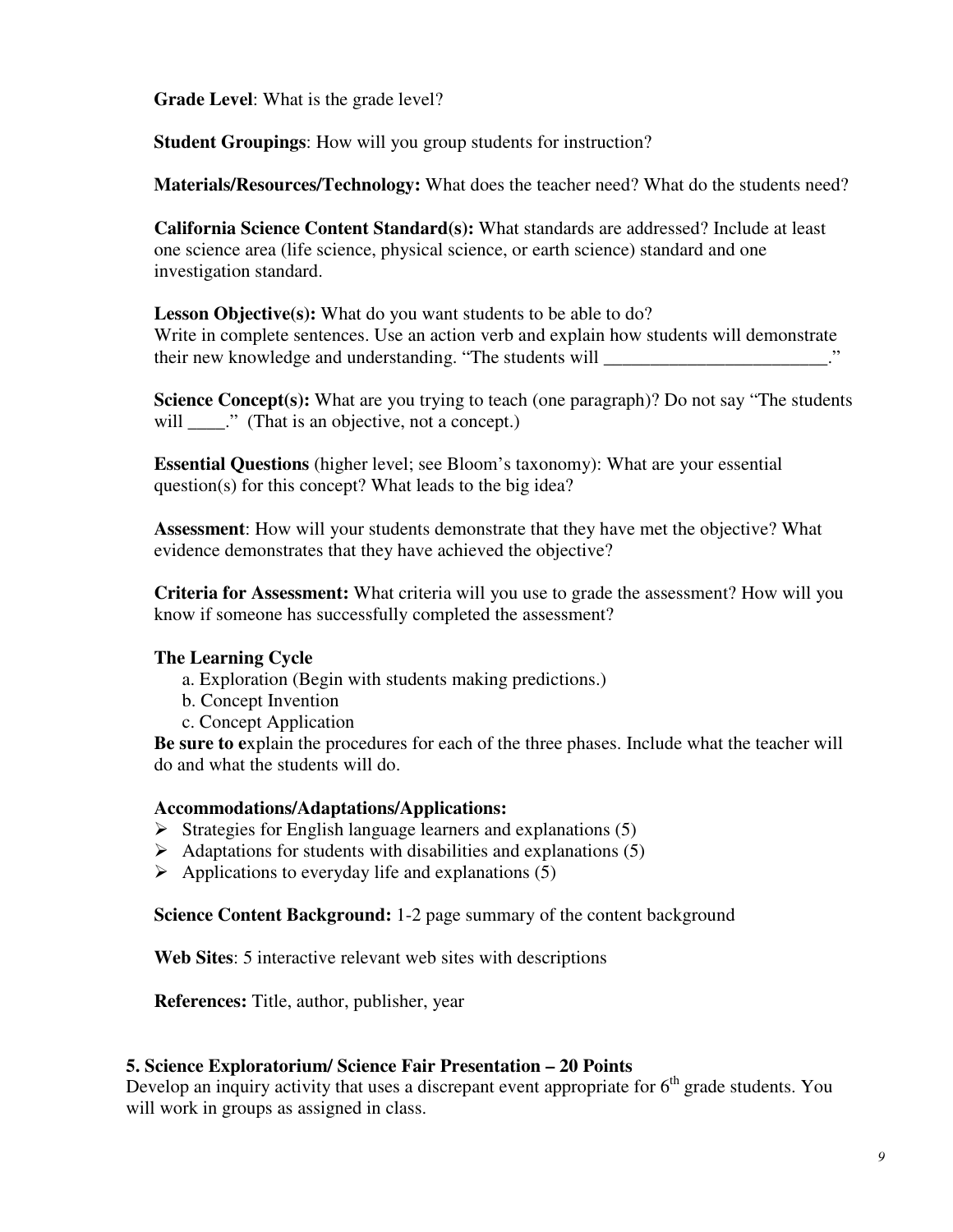You will prepare a hands-on science lesson and poster about a discrepant event that leads to a science concept. You will present the lesson  $6<sup>th</sup>$  grade students during a School Science Fair Exposition. The audience will be 6th grade student at a local school to be identified later in the semester. Be sure you understand the concept(s) you are emphasizing, and that you can explain it. The activity should be developmentally appropriate, and should follow the NSTA Safety Guidelines. Prior to teaching the lesson, turn it in to your instructor for review. After teaching the lesson, turn in a copy of your Reflection. The activity should include hands-on tasks and should emphasize particular science concepts. The activity should allow students to explore and then you will explain the concept behind the activity.

On the day of the fair, you will do the activity repeatedly (about 10 times) to teams of about 7 students.

Turn in your typed Lesson Plan with your names at the top and REFERENCES at the bottom.

- 1. Science Concept (and definition) you are teaching. Write it out in a complete sentence. Do not say "The students will \_\_\_\_." (That is an objective, not a science concept.)
- 2. Essential Questions
- 3. 1-3 Behavioral Objectives
- 4. California Science Content Standards addressed
- 5. Exploration Activity
- 6. Concept Invention
- 7. Concept Application Activity
- 8. The Reflection (answer the following):
	- a. How did the children respond? (What did they say and do?)
	- a. How do the children's actions and responses demonstrate their level of understanding?
	- b. How did you (or can you) improve upon your lesson to facilitate understanding?

After the Exploratorium, you will do a self-assessment by completing the rubric on available on WebCT.

## **Turn in your self-assessment rubric and your reflection at the next class session.**

## **6. Science Teaching Unit and Presentation**–*20 Points*

The goal of this assignment is for the student to develop long term planning for instruction as well as developing skill for integrated teaching in middle school grades. For this assignment, you will plan a unit of instruction for an appropriate grade for an interdisciplinary team that includes science and other subject areas as desired. This unit will be appropriate for approximately two – three weeks of instruction for a heterogeneous elementary classroom. You will work with one or two partners of your choosing.

Details of this assignment will be shared in class. Pay attention to the description when completing this assignment.

## **7. Teaching Performance Expectations (TPEs) Competencies Via Taskstream – 10 Points**

## **Standards of Quality and Effectiveness for Professional Teacher Preparation Programs California Commission on Teacher Credentialing**

This course is designed to help those seeking a Multiple Subjects Credential develop the skills, knowledge and attitudes necessary to assist schools and districts in implementing effective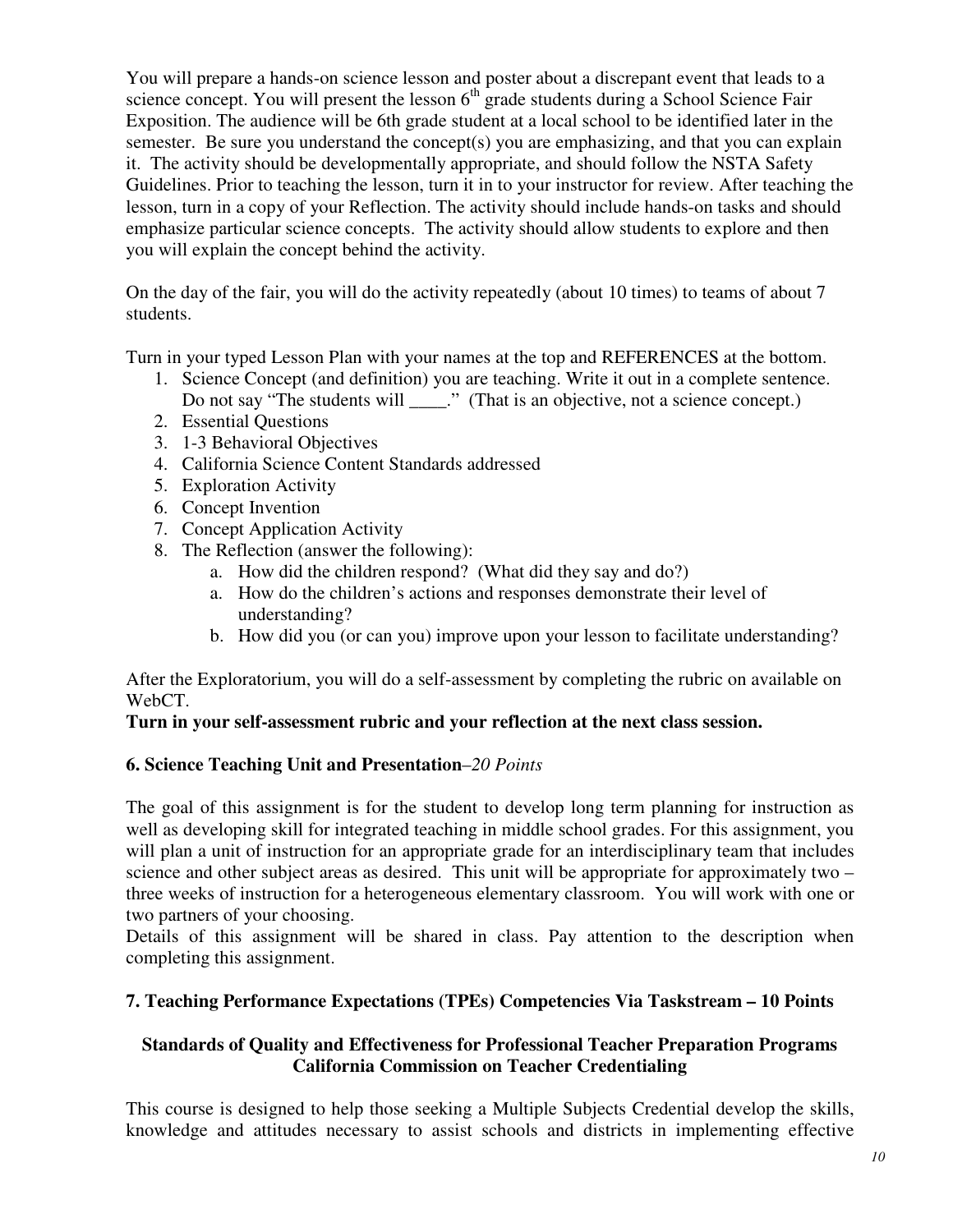programs for all students. The successful candidate will be able to merge theory and practice in order to realize a comprehensive and extensive educational program for all students. Students will document their knowledge and understanding of TPE 1A and TPE5 through assignments completed in EDMI 545

For each of the TPEs write a one page maximum reflection on how the course activities enable you to meet these two TPEs. You will be required to attach artifacts from the course that demonstrate your abilities as explained in your reflections.

## A. MAKING SUBJECT MATTER COMPREHENSIBLE TO STUDENTS

TPE 1A: Subject-Specific Pedagogical Skills for Multiple Subject Teaching Assignments - Teaching Science in a Multiple Subject Assignment

Candidates for a Multiple Subject Teaching Credential demonstrate the ability to teach the stateadopted academic content standards for students in science (K-8). They balance the focus of instruction between science information, concepts, and investigations. Their explanations, demonstrations, and class activities serve to illustrate science concepts and principles, scientific investigation, and experimentation. Candidates emphasize the importance of accuracy, precision,

## C. ENGAGING AND SUPPORTING STUDENTS IN LEARNING

## TPE 5: Student Engagement

Candidates for Teaching Credentials clearly communicate instructional objectives to students. They ensure the active and equitable participation of all students. They ensure that students understand what they are to do during instruction and monitor student progress toward academic goals. If students are struggling and off-task, candidates examine why and use strategies to reengage them. Candidates encourage students to share and examine points of view during lessons. They use community resources, student experiences, and applied learning activities to make instruction relevant. They extend the intellectual quality of student thinking by asking stimulating questions and challenging student ideas. Candidates teach students to respond to and frame meaningful questions.

**You will be using assignments and tasks from this course to meet these TPEs in the electronic portfolio.** 

## **\*\*NOTE: If you do not post the entries as directed, (1) you will not receive credit for the TPE entries and (2) you will not pass the class.**

## **8. Make Up Assignment:**

By completing this assignment you have the opportunity to offset penalty points for missing one entire class or a combination of up to three late arrivals and/or early departures. Attend a science related informal or formal event or presentation equivalent in time and effort to one class session (3 hrs). This could be a field trip, museum, lecture or some other equivalent experience that will assist you either directly or indirectly in becoming a science teacher. Your choice!! To complete this requirement: 1) complete a one-page summary with applications to teaching; 2) send by email to all of us; 3) do a 5 minute presentation to the class during class one of the classes. Discuss with the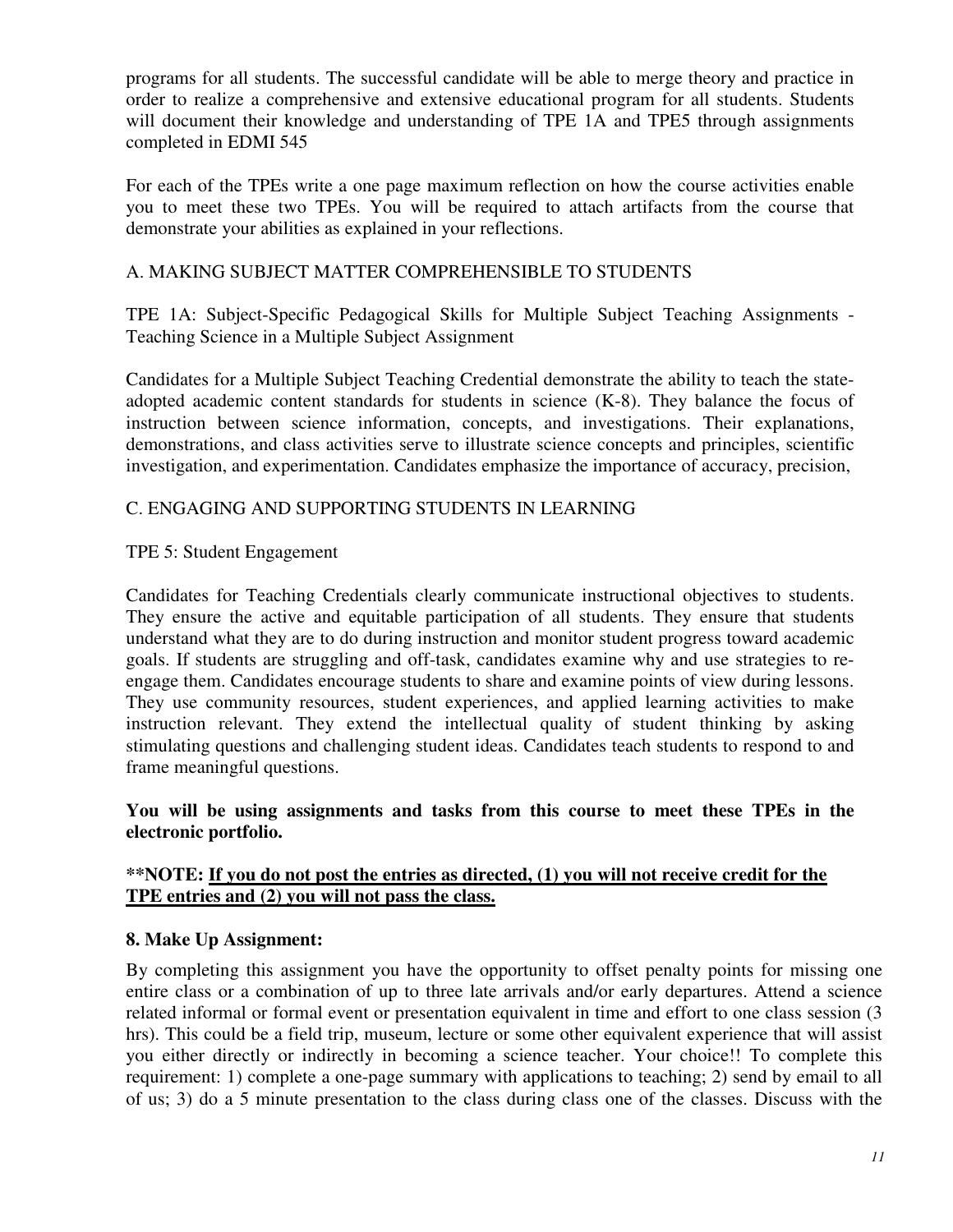instructor about the class time in which you may do the presentation. The report and oral presentation should include a summary of what you learned and implications for your own teaching.

## **RESOURCES**

| <b>JOURNALS</b>          |                                          |                                         |
|--------------------------|------------------------------------------|-----------------------------------------|
| Science                  | Science Scope                            | Physics Teacher                         |
|                          | Science and Children The Science Teacher | Journal of Chemical Education           |
| <b>Science Education</b> | School Science and Math                  | Innovations in Science & Technology     |
| Education                |                                          |                                         |
| Science News             | American Biology Teacher                 | Journal of Research in Science Teaching |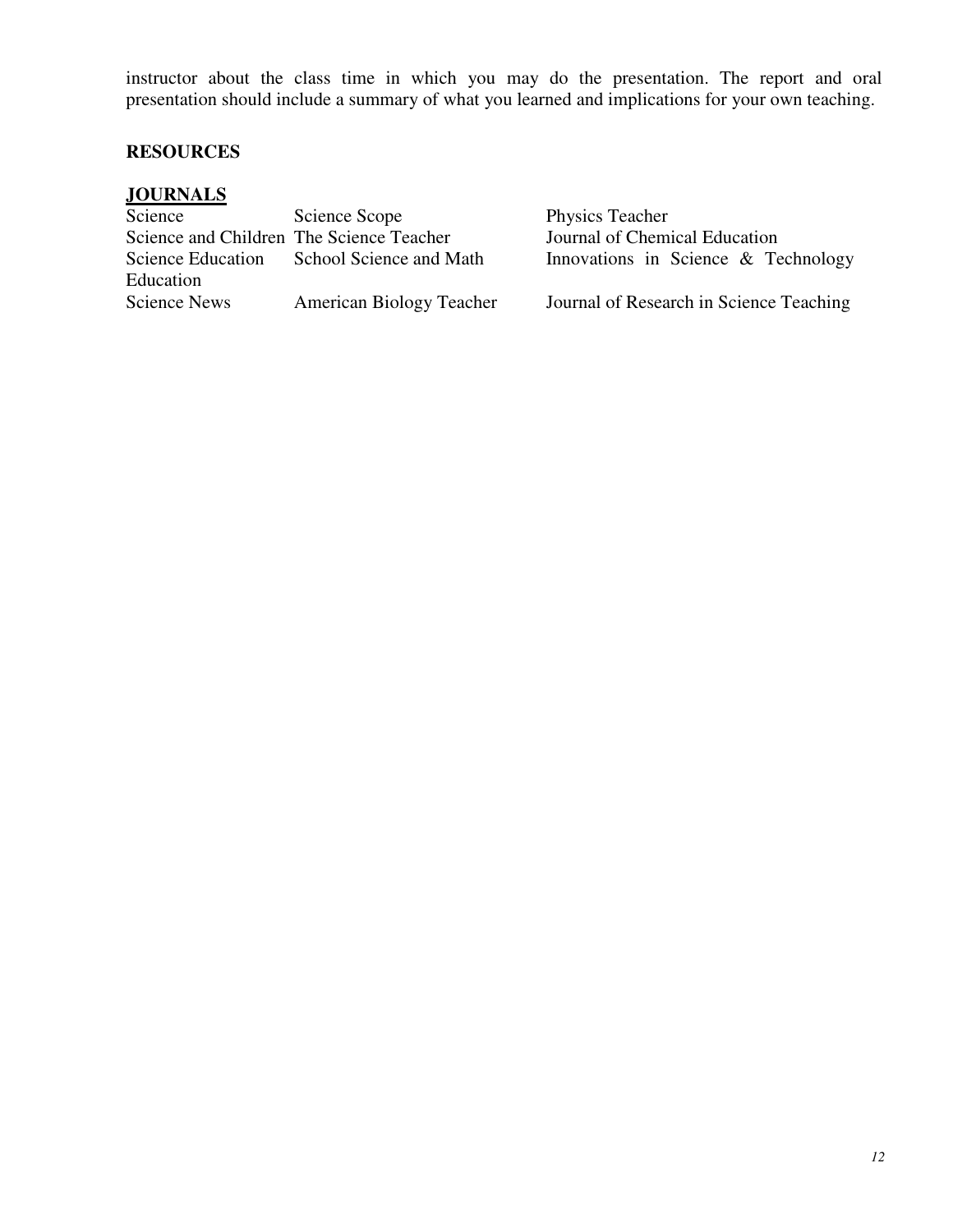| <b>Class</b>            | Date              | <b>Topic</b>                                                           | <b>Readings &amp; Work Due</b>    |
|-------------------------|-------------------|------------------------------------------------------------------------|-----------------------------------|
| 1                       | 1/24              | <b>Course Overview</b>                                                 | <b>Bring Syllabus to class</b>    |
|                         | AM                | The Nature of Science and Inquiry Process                              |                                   |
|                         |                   | in Science                                                             |                                   |
|                         |                   | How do we make decisions about what to                                 |                                   |
|                         |                   | teach and how we teach it?                                             |                                   |
|                         |                   |                                                                        |                                   |
| $\overline{2}$          | 1/29              | What are the overarching themes that we                                | Science<br>Education<br>-Bring    |
|                         | AM                | want our students to learn in science?                                 | <b>Standards to Class</b>         |
|                         |                   | -Focus on standards and Frameworks                                     | - Read the CA Science             |
|                         |                   |                                                                        | Framework pgs 1-32                |
|                         |                   |                                                                        | - Framework and Standards         |
|                         |                   |                                                                        | <b>Task I Due</b>                 |
| $\overline{\mathbf{3}}$ | 1/31              | -Using the Learning Cycle to teach science as                          | -Read Leaning Cycle Handout       |
|                         | <b>PM</b>         | inquiry - Balancing Activity                                           | on WebCT and bring a copy         |
|                         |                   |                                                                        | to class                          |
|                         |                   |                                                                        | -Read Chapter 2 of Abruscato      |
|                         |                   |                                                                        |                                   |
| $\overline{4}$          | 2/04              | What shall we use as the best indicators                               | - RAJE on Ch. 11A & 11B           |
|                         | PM                | that students have learned and understand                              | <b>Standards Task II final</b>    |
|                         |                   | the intended outcomes?                                                 | version due                       |
| 5                       |                   | -Focus on Assessment - Pendulum Activity                               |                                   |
|                         | 2/05<br><b>PM</b> | How shall we sequence the learning                                     | -RAJE on Ch. 12A & 12B            |
|                         |                   | activities so that students can learn the                              | Draft Lesson Plan Due at          |
|                         |                   | intended themes? – Lesson Planning                                     | end of class                      |
|                         | 2/11              | -Focus on sequencing instruction - Circuits Activity                   |                                   |
| 6                       | AM                | What Activities of Teaching shall we use to                            | -RAJE on Ch. $14A & 14B$          |
|                         |                   | make the content accessible to ALL                                     | - Hands-on lesson                 |
|                         |                   | students?<br>-Hands-on Lessons – Focus on $6th$ grade                  | <b>Presentations x 4</b>          |
| $\tau$                  | 2/11              |                                                                        | -Hands-on lesson                  |
|                         | <b>PM</b>         | What Activities of Teaching shall we use to                            |                                   |
|                         |                   | make the content accessible to ALL                                     | <b>Presentations x 4</b>          |
|                         |                   | students?<br>-Hands-on Lessons – Focus on $7th$ grade                  | -RAJE on ch. $15A & 15B$          |
| $\,8\,$                 | 2/18              | What strategies can use to ensure                                      | - Hands-on lesson                 |
|                         | AM                | participations of ALL students in science                              | <b>Presentations x 4</b>          |
|                         |                   | learning?                                                              | -RAJE on ch. $17A & 17B$          |
|                         |                   | -Hands-on Lessons - Focus on 8 <sup>th</sup> grade                     |                                   |
| 9                       | 2/19              | Developing<br>Science<br>WebQuests<br>$\&$                             | -Sc. Fair Lesson Plan Due         |
|                         | AM                | Technology for science Teaching                                        | Read Chapter 8 of Abruscato       |
|                         |                   | -Hands-on Lessons – Focus on $6^{th}$ 7 <sup>th</sup> & $8^{th}$ grade |                                   |
|                         |                   | if necessary                                                           |                                   |
| 10                      | 2/25              | Science Fair with kids                                                 | <b>Science Fair Presentations</b> |
|                         | AM                |                                                                        |                                   |
| 11                      | 2/25<br>P.M.      | Science Fair with Kids                                                 | <b>Science Fair Presentations</b> |
| 12                      | 3/03              | Units Planning & Integrating Science                                   | - Science Fair Reflection and     |
|                         | PM                | with other subjects                                                    | <b>Rubric Due via WebCT</b>       |

# **APENDIX A: Tentative Class Schedule**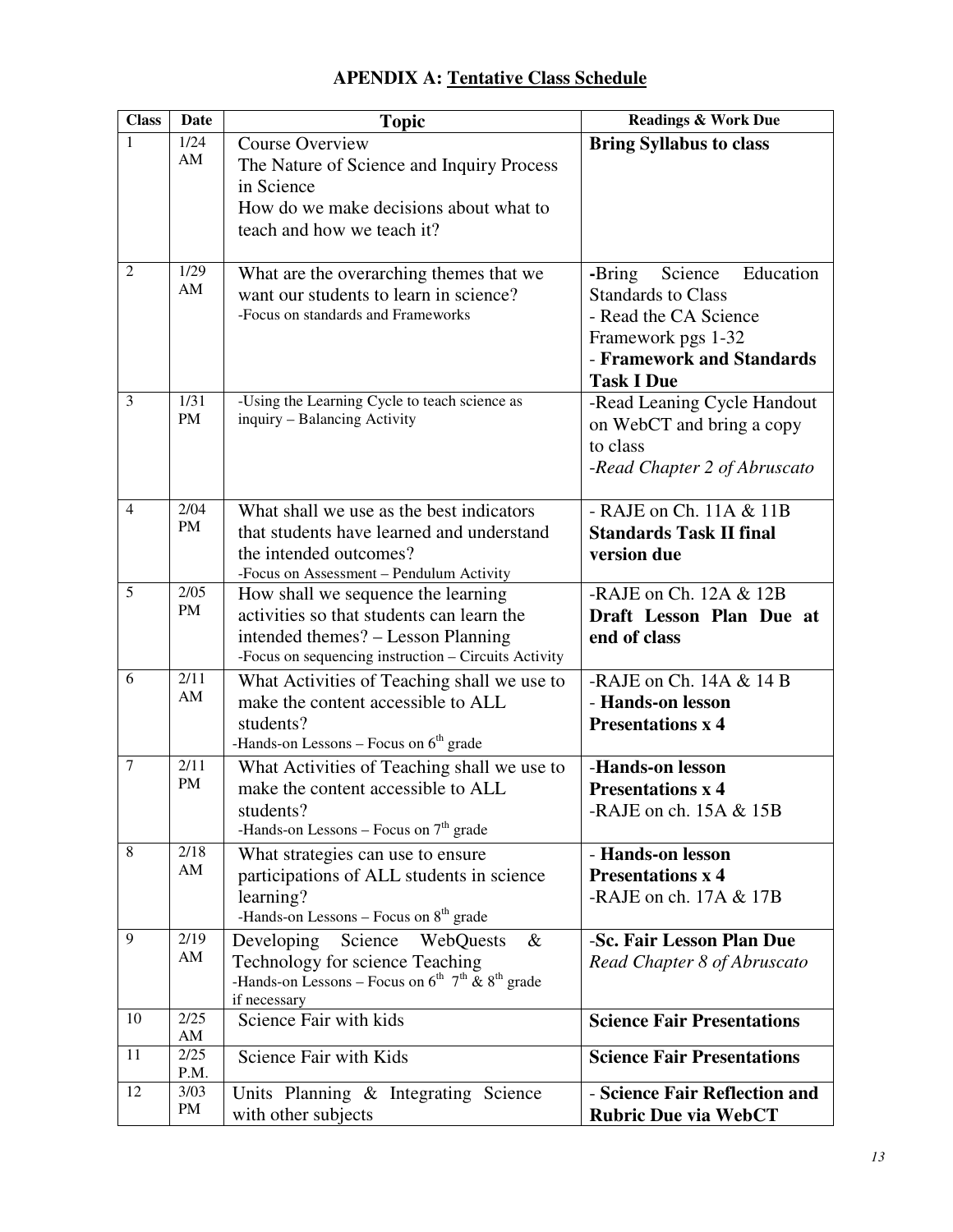|    |                   | Developing Unit Assessment plans                                               |                                                          |
|----|-------------------|--------------------------------------------------------------------------------|----------------------------------------------------------|
| 13 | 3/04<br><b>PM</b> | Science Projects, Student Research,<br>Science Fairs and Science Safety        | -RAJE on ch. $18A & 18B$                                 |
| 14 | 3/06<br>AM        | Science<br><b>Adapting</b><br>for<br>curriculum<br>children with Special Needs |                                                          |
| 15 | 3/10<br>P.M.      | <b>Reflection Via TPEs</b>                                                     | <b>TPES Due via Taskstream</b><br>Unit Plans Due 3/11/08 |

• *RAJE = Reading Accountability Journal Entry*